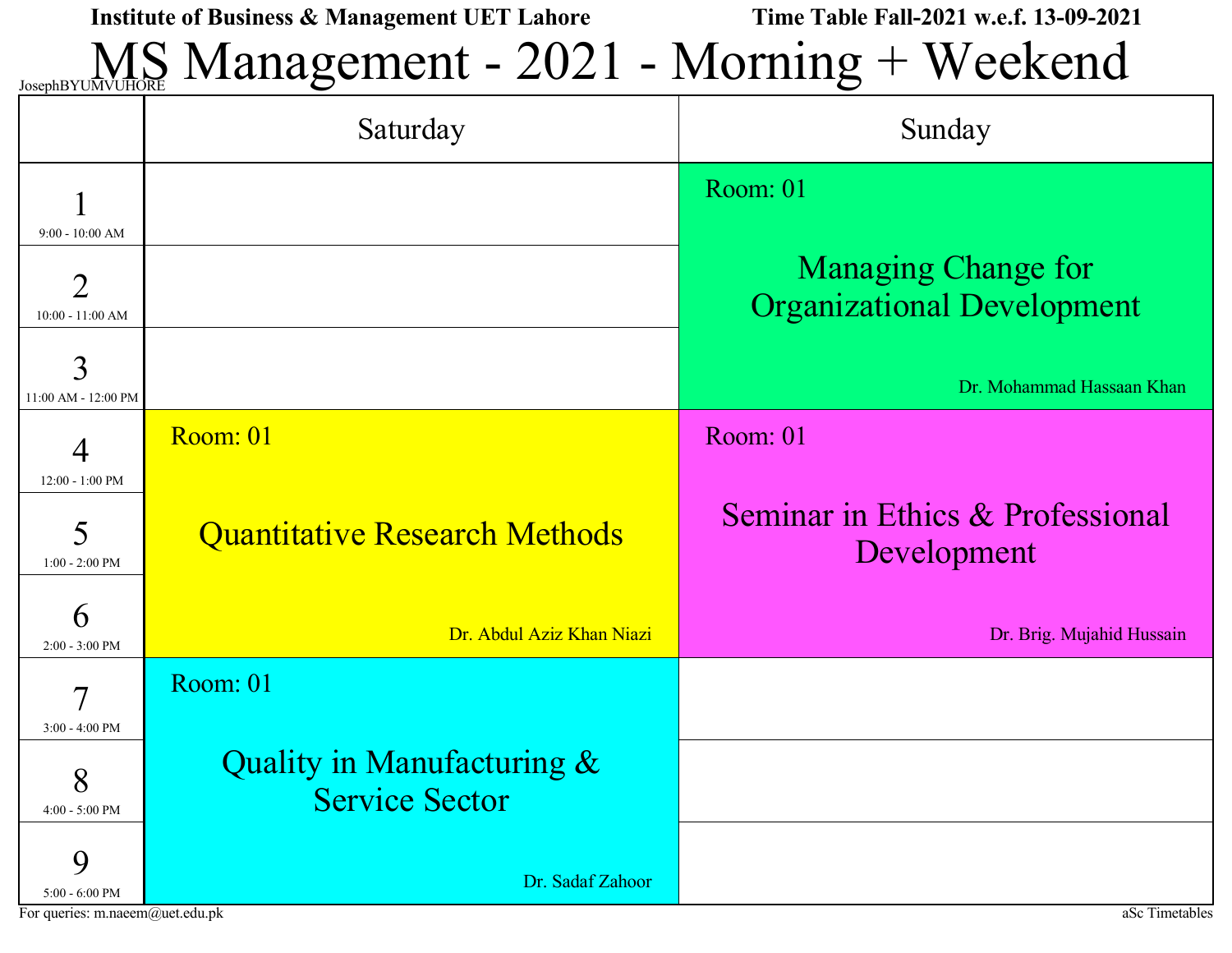# MS Management - 2020

| JosephBYUMVUHORE                                          | $\bigcirc$                |                             |
|-----------------------------------------------------------|---------------------------|-----------------------------|
|                                                           | Saturday                  | Sunday                      |
|                                                           |                           | <b>Room: 101</b>            |
| $9:00 - 10:00$ AM<br>$\overline{2}$<br>$10:00 - 11:00$ AM |                           | <b>Corporate Governance</b> |
| 3<br>11:00 AM - 12:00 PM                                  |                           | Dr. Imad-ud-Din Akbar       |
| 4<br>$12:00 - 1:00$ PM                                    |                           |                             |
| 5<br>$1:00$ - $2:00~\mathrm{PM}$                          |                           |                             |
| 6<br>$2:00 - 3:00$ PM                                     |                           |                             |
| $\overline{7}$<br>3:00 - 4:00 PM                          | <b>Room: 101</b>          |                             |
| 8<br>$4:00$ - $5:00~\mathrm{PM}$                          | <b>Strategic Planning</b> |                             |
| 9<br>$5{\mathord{:}}00$ - $6{\mathord{:}}00$ PM           | Dr. Zeeshan Rafique       |                             |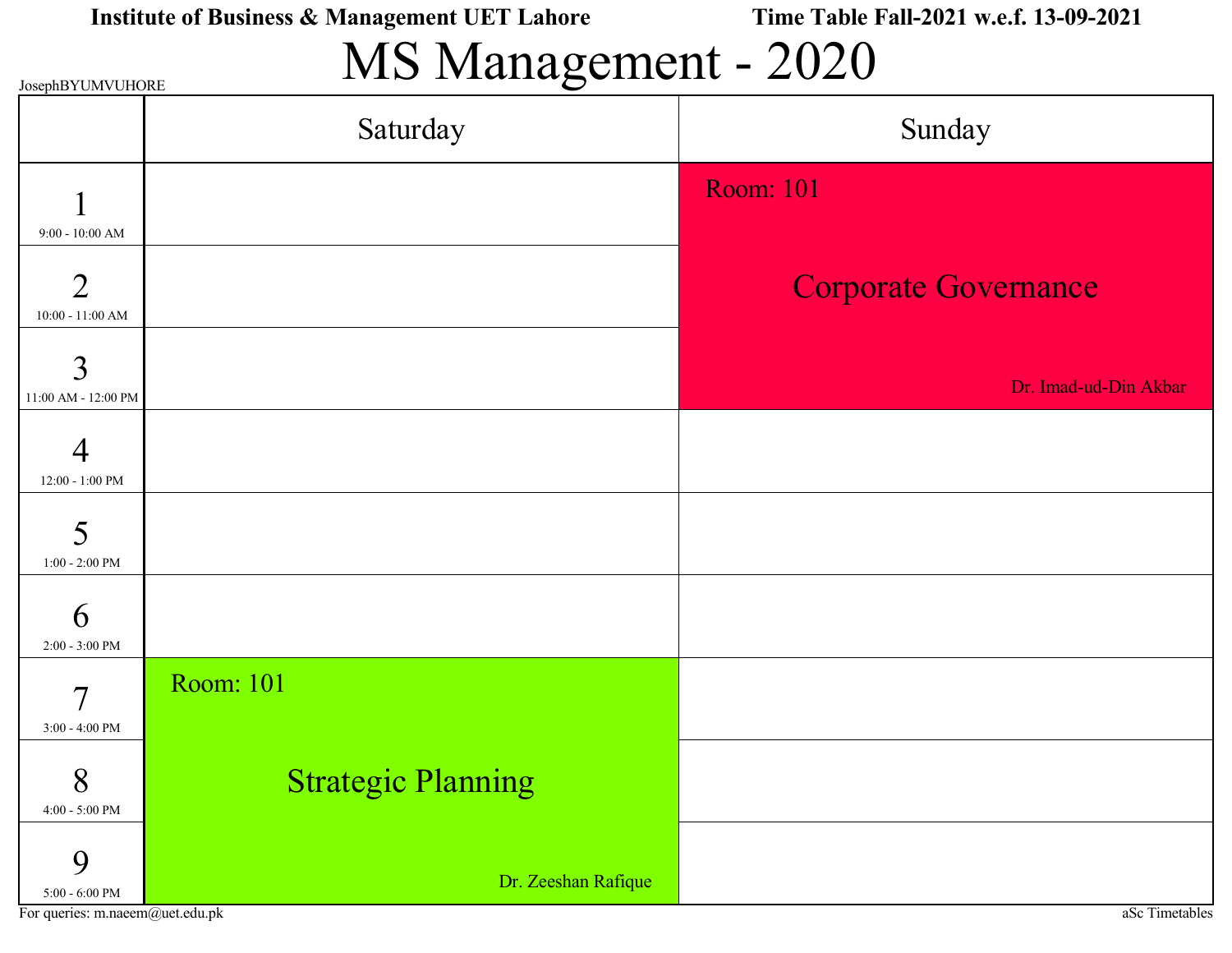| Institute of Business & Management UET Lahore |  |
|-----------------------------------------------|--|
|                                               |  |

Time Table Fall-2021 w.e.f. 13-09-2021

# MS Marketing - 2020

| JosephBYUMVUHORE                            | $\sim$ $\sim$ $\sim$              | $\overline{\mathcal{O}}$ |
|---------------------------------------------|-----------------------------------|--------------------------|
|                                             | Saturday                          | Sunday                   |
|                                             |                                   | Room: 102                |
| $9:00 - 10:00$ AM<br>$\overline{2}$         |                                   |                          |
| $10:00 - 11:00$ AM                          |                                   | <b>Global Marketing</b>  |
| 3<br>11:00 AM - 12:00 PM                    |                                   | Dr. Waheed Asghar        |
| 4                                           |                                   |                          |
| $12:00 - 1:00$ PM<br>5                      |                                   |                          |
| $1:00 - 2:00$ PM                            |                                   |                          |
| 6<br>$2:00 - 3:00$ PM                       |                                   |                          |
| $\overline{7}$                              | Room: 102                         |                          |
| $3:00 - 4:00$ PM                            |                                   |                          |
| 8<br>$4\mathord{:}00$ - $5\mathord{:}00$ PM | <b>Strategic Sales Management</b> |                          |
| 9<br>$5:00$ - $6:00~\mathrm{PM}$            | Dr. Iqbal Mehmood                 |                          |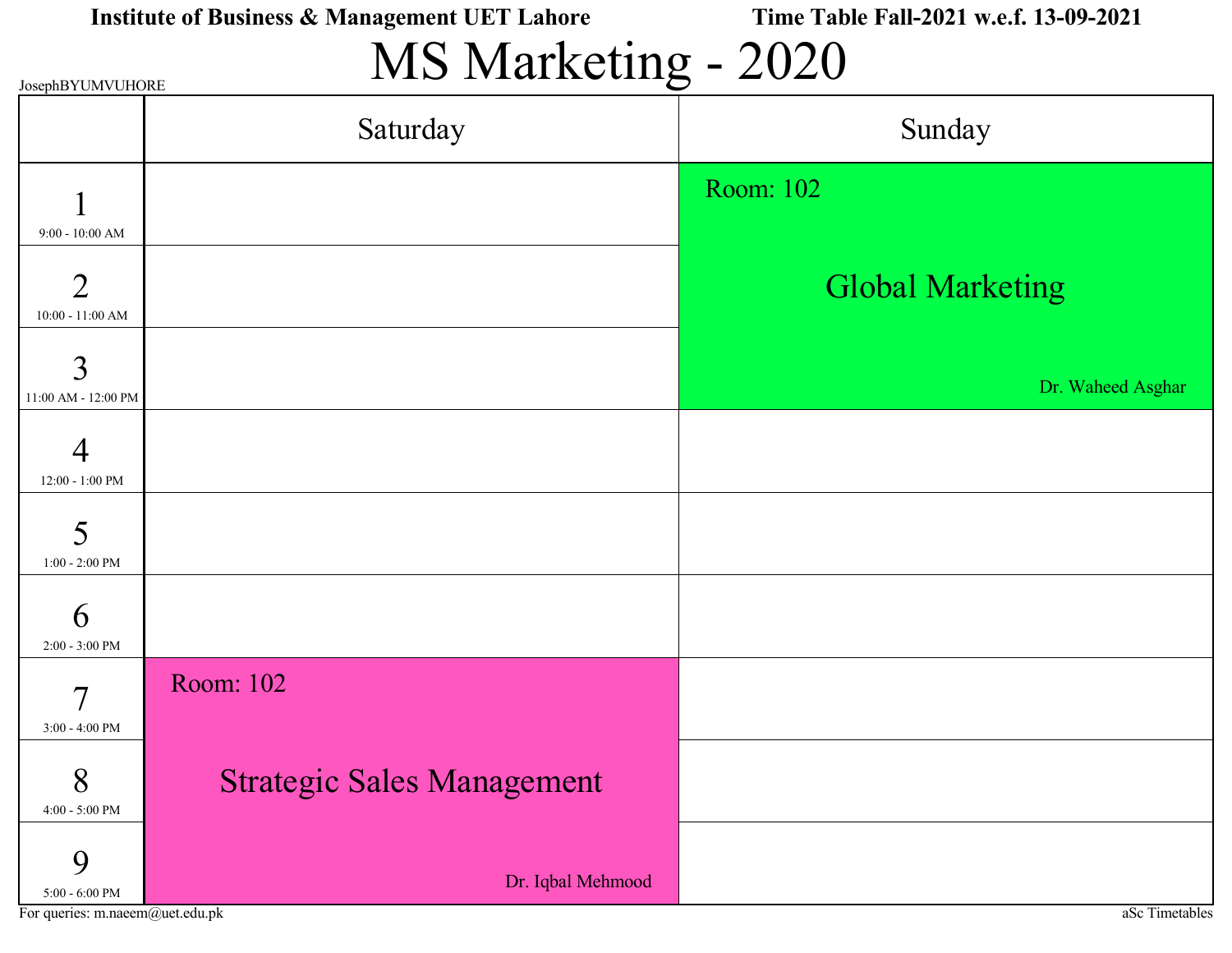MBA Executive + MBA 60 CH - 2021

|                                                           | Saturday                       | Sunday                                       |
|-----------------------------------------------------------|--------------------------------|----------------------------------------------|
|                                                           |                                | <b>Room: 202</b>                             |
| $9:00 - 10:00$ AM<br>$\overline{2}$<br>$10:00 - 11:00$ AM |                                | <b>Financial Accounting</b>                  |
| 3<br>11:00 AM - 12:00 PM                                  |                                | Dr. Moeen Umar Cheema                        |
| $\overline{4}$                                            | <b>Room: 202</b>               | <b>Room: 202</b>                             |
| 12:00 - 1:00 PM<br>5<br>$1:00 - 2:00$ PM                  | <b>Principles of Marketing</b> | <b>Business Mathematics &amp; Statistics</b> |
| 6<br>$2:00 - 3:00$ PM                                     | Ms. Maria Khan                 | Dr. Muhammad Shabbir                         |
| 7                                                         | Room: 202                      | <b>Room: 202</b>                             |
| $3:00 - 4:00$ PM<br>8<br>4:00 - 5:00 PM                   | <b>Business Communication</b>  | <b>Principles of Management</b>              |
| 9<br>$5:00 - 6:00$ PM                                     | Ms. Aeisha Altaf               | Dr. Naveed Iqbal Ch.                         |

For queries: m.naeem@uet.edu.pk and also the set of the set of the set of the set of the set of the set of the set of the set of the set of the set of the set of the set of the set of the set of the set of the set of the s

JosephBYUMVUHORE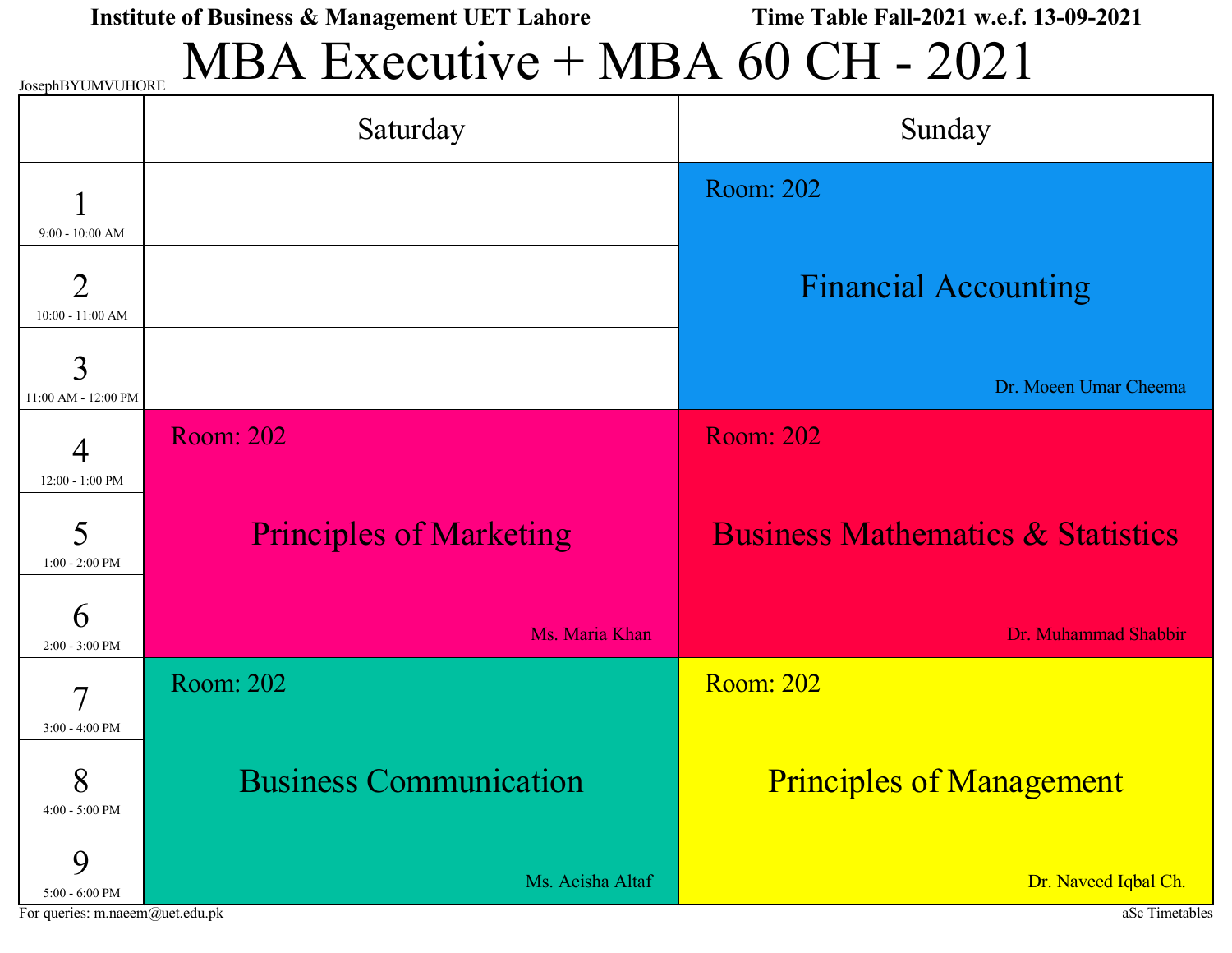# MBA Executive - 2020

| JosephB Y UM V UHORE                     |                                   |                                               |
|------------------------------------------|-----------------------------------|-----------------------------------------------|
|                                          | Saturday                          | Sunday                                        |
| $9:00 - 10:00$ AM                        |                                   | <b>Room: 203</b>                              |
| $\overline{2}$<br>$10:00 - 11:00$ AM     |                                   | <b>Business Economics</b>                     |
| 3<br>11:00 AM - 12:00 PM                 |                                   | Dr. Bilal Aziz                                |
| 4                                        | Room: 203                         | <b>Room: 203</b>                              |
| 12:00 - 1:00 PM<br>5<br>$1:00 - 2:00$ PM | <b>Organizational Behavior</b>    | <b>Business Research Methods</b>              |
| 6<br>$2:00 - 3:00$ PM                    | Dr. Shamaila Gull                 | Dr. Zeeshan Rafique                           |
| 7                                        | Room: 203                         | Room: 203                                     |
| $3:00 - 4:00$ PM<br>8<br>4:00 - 5:00 PM  | <b>Seminar in Business Ethics</b> | <b>Seminar in Professional</b><br>Development |
| 9<br>$5:00 - 6:00$ PM                    | Dr. Brig. Mujahid Hussain         | Dr. Muhammad Shafique                         |

For queries: m.naeem@uet.edu.pk aSc Timetables

 $J_{\text{NHA}}$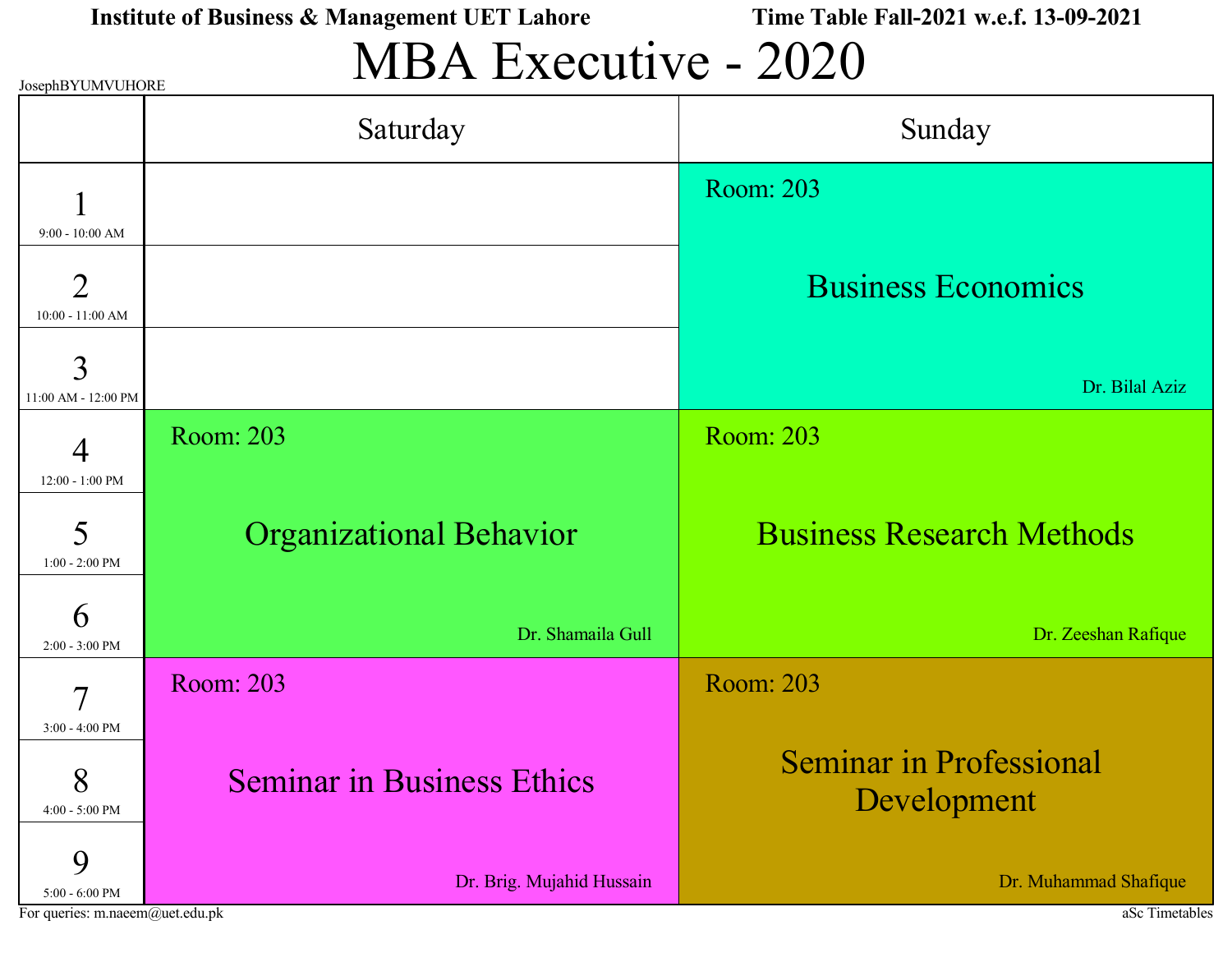# MBA Executive - 2019

| JOSEPHBY UM VUHORE                 |                                |                        |
|------------------------------------|--------------------------------|------------------------|
|                                    | Saturday                       | Sunday                 |
|                                    |                                | <b>Room: 201</b>       |
| $9:00 - 10:00$ AM                  |                                |                        |
| $\overline{2}$<br>10:00 - 11:00 AM |                                | <b>Business Policy</b> |
| 3                                  |                                |                        |
| 11:00 AM - 12:00 PM                |                                | Dr. Asad Hassan Butt   |
| 4                                  | <b>Room: 201</b>               | Room: 201              |
| $12:00 - 1:00$ PM                  |                                |                        |
| 5<br>$1:00 - 2:00$ PM              | <b>Financial Management</b>    | Entrepreneurship       |
|                                    |                                |                        |
| 6<br>$2:00 - 3:00$ PM              | Dr. Farman Afzal               | Dr. Amir Ikram         |
| 7                                  | <b>Room: 201</b>               |                        |
| $3:00 - 4:00$ PM                   |                                |                        |
| 8<br>4:00 - 5:00 PM                | <b>Supply Chain Management</b> |                        |
| 9<br>$5:00$ - $6:00~\mathrm{PM}$   | Dr. Fatima Gillani             |                        |

For queries: m.naeem@uet.edu.pk aSc Timetables

 $\mathbf{D}$ VUD UUMVUHORE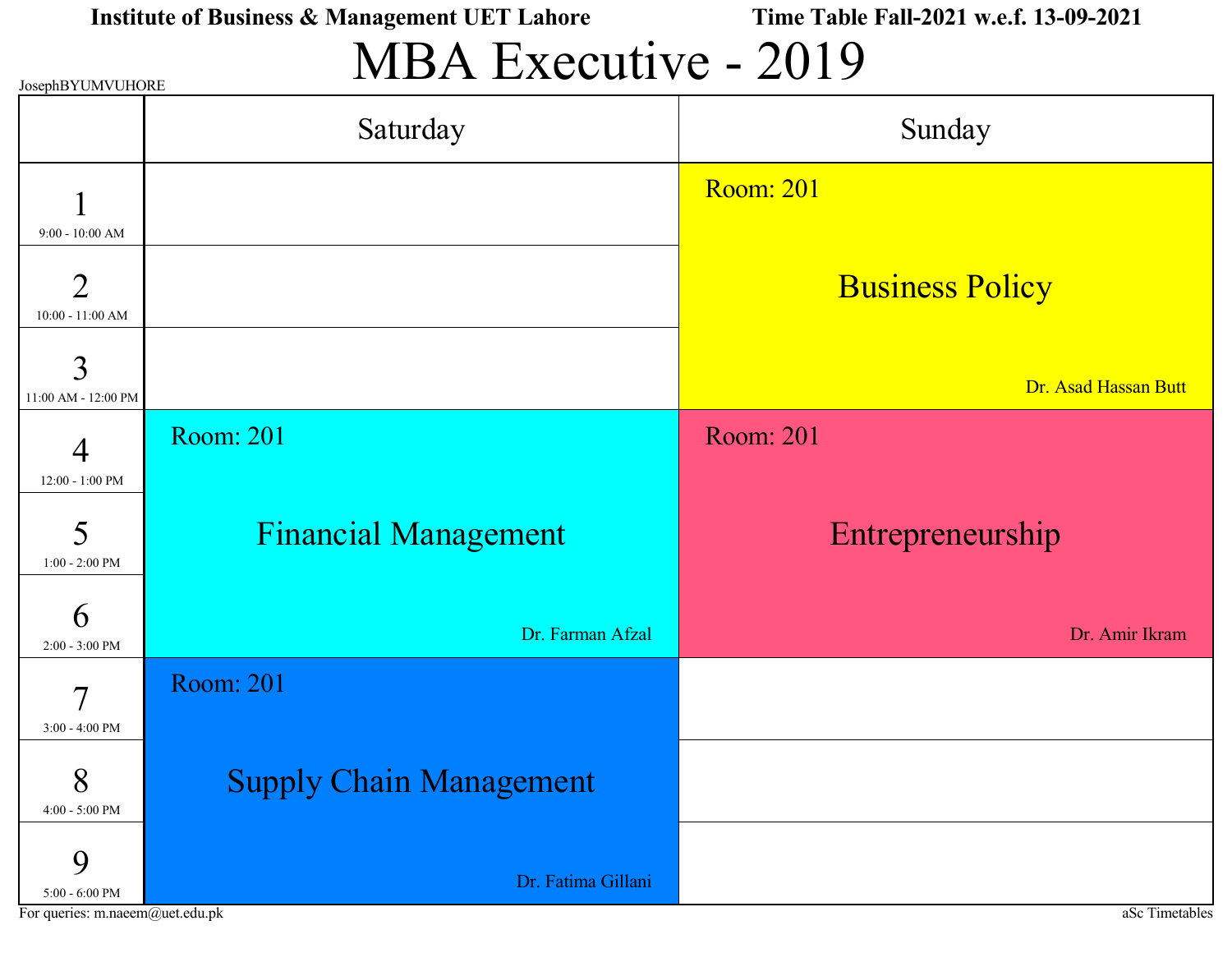# MBA 30 CH - 2021 - Weekend

| JosephBYUMVUHORE                                          |                                                                 |                              |                                         |                                        |                                                                          |                            |  |
|-----------------------------------------------------------|-----------------------------------------------------------------|------------------------------|-----------------------------------------|----------------------------------------|--------------------------------------------------------------------------|----------------------------|--|
|                                                           |                                                                 | Saturday                     |                                         |                                        | Sunday                                                                   |                            |  |
|                                                           | Room: 103                                                       | <b>Room: 103</b>             |                                         |                                        | <b>Room: 101</b>                                                         | Room: 102                  |  |
| $9:00 - 10:00$ AM<br>$\overline{2}$<br>$10:00 - 11:00$ AM | <b>Strategy for Successful Business</b>                         |                              |                                         | <b>International</b><br><b>Banking</b> | Corporate<br>Governance                                                  | Global<br><b>Marketing</b> |  |
| 3<br>11:00 AM - 12:00 PM                                  |                                                                 |                              | Dr. Amir Ikram                          | Dr. Abdul Aziz Khan<br>Niazi           | Dr. Imad-ud-Din<br>Akbar                                                 | Dr. Waheed Asghar          |  |
| 4<br>12:00 - 1:00 PM                                      | Room: 103                                                       |                              |                                         | Room: 103                              |                                                                          |                            |  |
| 5<br>$1:00 - 2:00$ PM                                     | <b>Managing Change for</b><br><b>Organizational Development</b> |                              |                                         |                                        | <b>World Trade Organisation and</b><br><b>Globalization of Economics</b> |                            |  |
| 6<br>$2:00 - 3:00$ PM                                     |                                                                 |                              | Dr. Mohammad Hassaan Khan               |                                        |                                                                          | Dr. Qasim Manzoor          |  |
| 7                                                         | <b>Room: 103</b>                                                | <b>Room: 101</b>             | <b>MKT</b><br>Room: 102                 |                                        |                                                                          |                            |  |
| $3:00 - 4:00$ PM<br>8<br>$4:00$ - $5:00~\mathrm{PM}$      | <u>International</u><br>Finance                                 | Strategic<br><b>Planning</b> | Strategic<br><b>Sales</b><br>Management |                                        |                                                                          |                            |  |
| 9<br>$5:00 - 6:00$ PM<br>For queries: m.naeem@uet.edu.pk  | Dr. Imad-ud-Din<br>Akbar                                        | Dr. Zeeshan Rafique          | Dr. Iqbal Mehmood                       |                                        |                                                                          | aSc Timetables             |  |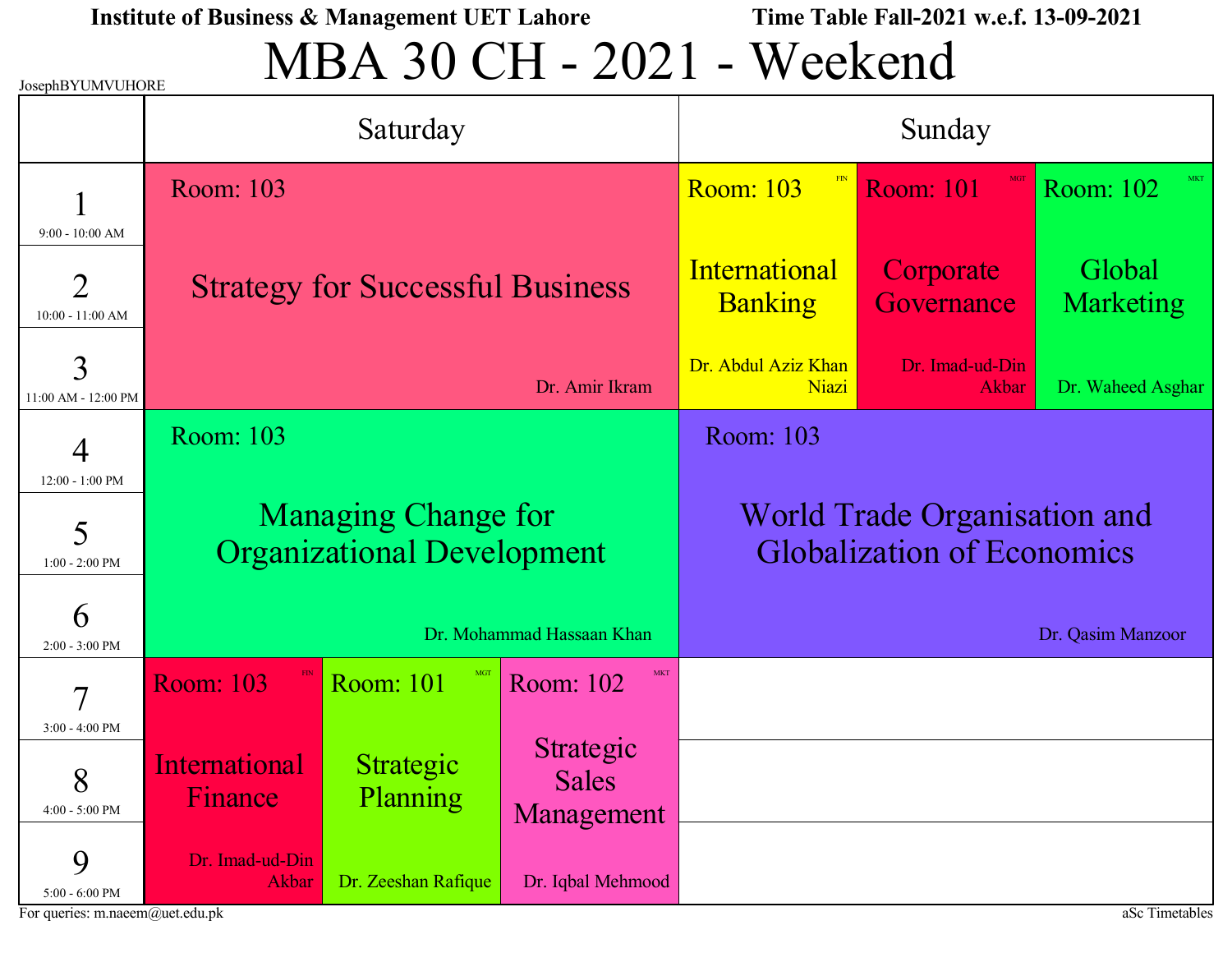# MBA 30 CH - 2020

| JosephBYUMVUHORE                             |                                 |                         |                                         |                                 |                          |                            |
|----------------------------------------------|---------------------------------|-------------------------|-----------------------------------------|---------------------------------|--------------------------|----------------------------|
|                                              |                                 | Saturday                |                                         |                                 | Sunday                   |                            |
| $9:00 - 10:00$ AM                            |                                 |                         |                                         | $-FIN$<br><b>Room: 103</b>      | <b>Room: 101</b>         | <b>MKT</b><br>Room: 102    |
| $\overline{2}$<br>$10:00 - 11:00$ AM         |                                 |                         |                                         | International<br><b>Banking</b> | Corporate<br>Governance  | Global<br><b>Marketing</b> |
| 3<br>11:00 AM - 12:00 PM                     |                                 |                         |                                         | Dr. Abdul Aziz Khan<br>Niazi    | Dr. Imad-ud-Din<br>Akbar | Dr. Waheed Asghar          |
| $12:00 - 1:00$ PM                            |                                 |                         |                                         |                                 |                          |                            |
| 5<br>$1:00 - 2:00$ PM                        |                                 |                         |                                         |                                 |                          |                            |
| 6<br>$2:00 - 3:00$ PM                        |                                 |                         |                                         |                                 |                          |                            |
| $\overline{\mathcal{I}}$<br>$3:00 - 4:00$ PM | <b>Room: 103</b>                | MGT<br><b>Room: 101</b> | <b>MKT</b><br>Room: 102                 |                                 |                          |                            |
| 8<br>$4:00$ - $5:00~\mathrm{PM}$             | <b>International</b><br>Finance | Strategic<br>Planning   | Strategic<br><b>Sales</b><br>Management |                                 |                          |                            |
| 9<br>$5{:}00$ - $6{:}00$ PM                  | Dr. Imad-ud-Din<br>Akbar        | Dr. Zeeshan Rafique     | Dr. Iqbal Mehmood                       |                                 |                          |                            |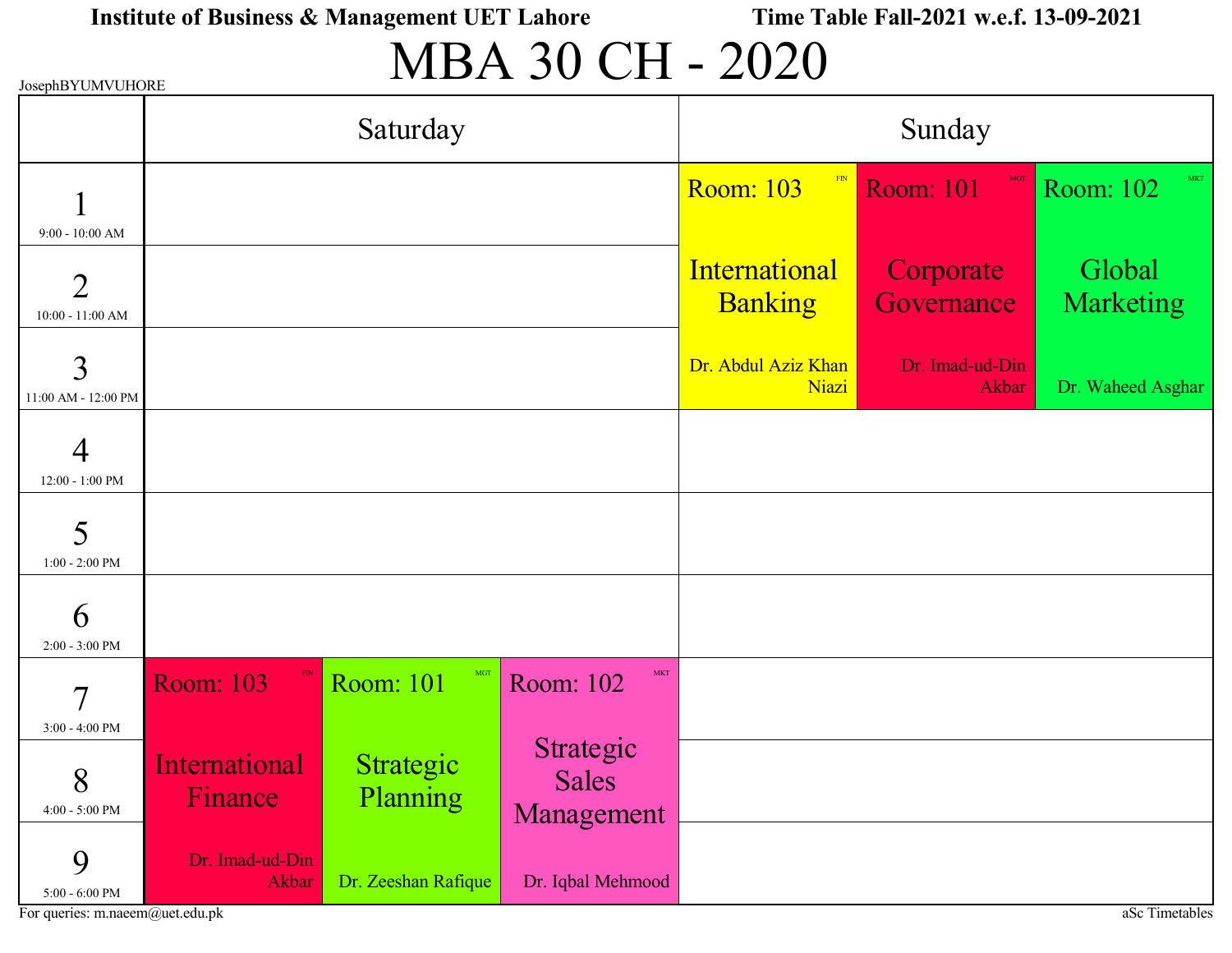# MBA 60 CH - 2020

| JosephBYUMVUHORE                                          |                                 |                                          |                                         |                                 |                                      |                            |
|-----------------------------------------------------------|---------------------------------|------------------------------------------|-----------------------------------------|---------------------------------|--------------------------------------|----------------------------|
|                                                           |                                 | Saturday                                 |                                         |                                 | Sunday                               |                            |
|                                                           | <b>Room: 104</b>                | <b>Room: 103</b>                         |                                         |                                 | <b>Room: 101</b>                     | Room: 102                  |
| $9:00 - 10:00$ AM<br>$\overline{2}$<br>$10:00 - 11:00$ AM | <b>Marketing Management</b>     |                                          |                                         | International<br><b>Banking</b> | Corporate<br>Governance              | Global<br><b>Marketing</b> |
| 3<br>11:00 AM - 12:00 PM                                  |                                 |                                          | Dr. Asad Hassan Butt                    | Dr. Abdul Aziz Khan<br>Niazi    | Dr. Imad-ud-Din<br>Akbar             | Dr. Waheed Asghar          |
| 4                                                         | Room: 104                       |                                          |                                         | <b>Room: 104</b>                |                                      |                            |
| 12:00 - 1:00 PM<br>5<br>$1:00 - 2:00$ PM                  | <b>Business Economics</b>       |                                          |                                         |                                 | <b>Financial Management</b>          |                            |
| 6<br>$2:00 - 3:00$ PM                                     |                                 |                                          | Dr. Bilal Aziz                          |                                 |                                      | Dr. Farman Afzal           |
| 7                                                         | <b>Room: 103</b>                | <b>Room: 101</b>                         | <b>MKT</b><br>Room: 102                 | Room: 104                       |                                      |                            |
| 3:00 - 4:00 PM<br>8<br>4:00 - 5:00 PM                     | <u>International</u><br>Finance | Strategic<br><b>Planning</b>             | Strategic<br><b>Sales</b><br>Management |                                 | <b>Management Information System</b> |                            |
| 9<br>$5:00$ - $6:00~\mathrm{PM}$                          | Dr. Imad-ud-Din<br>Akbar        | Dr. Zeeshan Rafique<br>Dr. Iqbal Mehmood |                                         |                                 |                                      | Dr. M. Shoaib Farooq       |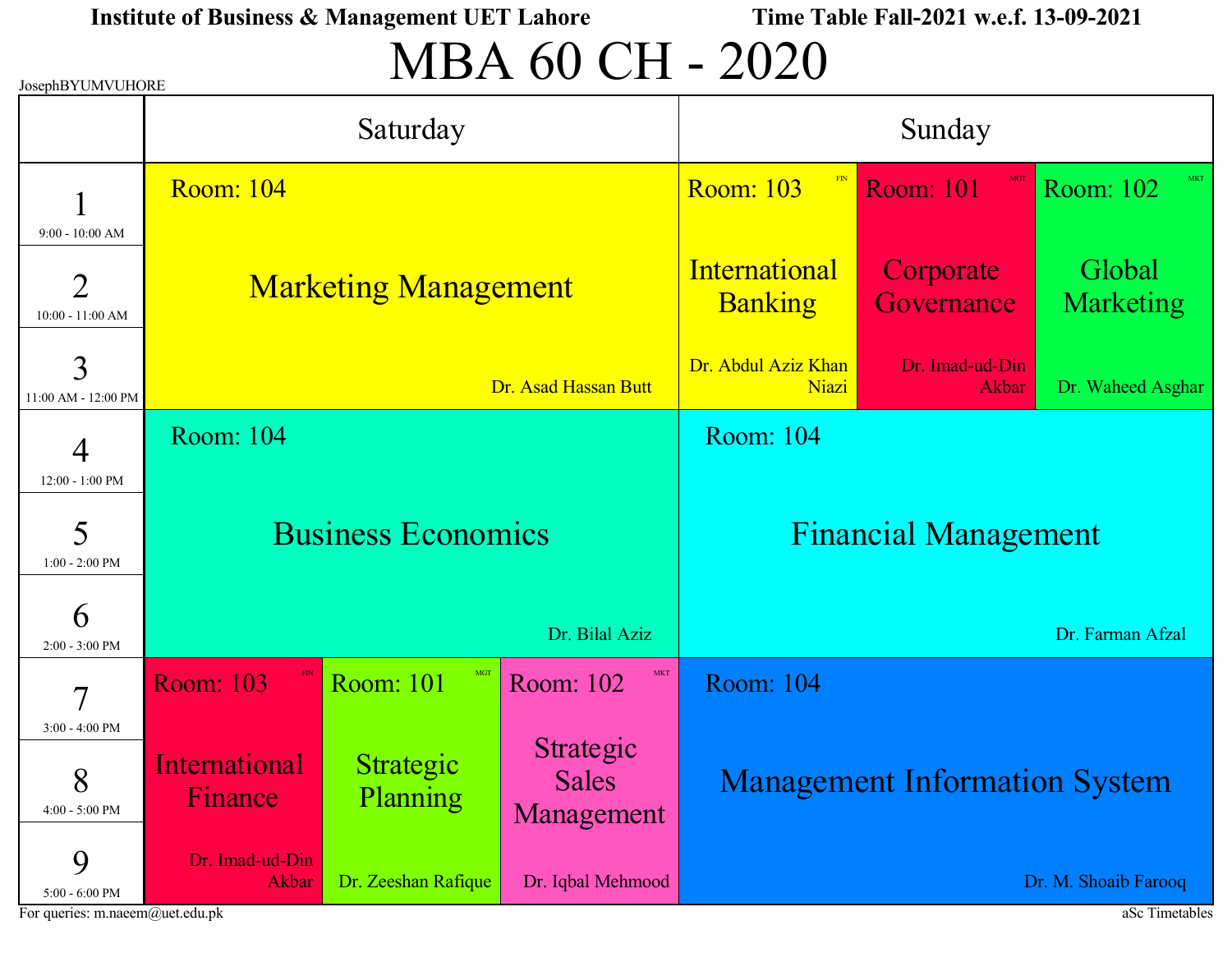## MBA 60 CH - 2019

| JosephBYUMVUHORE |
|------------------|
|------------------|

|                                                                | Saturday                               |
|----------------------------------------------------------------|----------------------------------------|
| $9:00 - 10:00$ AM                                              |                                        |
| $\overline{2}$<br>$10:00 - 11:00$ AM                           |                                        |
| 3<br>11:00 AM - 12:00 PM                                       |                                        |
| Δ<br>$12{:}00$ - $1{:}00$ PM                                   |                                        |
| 5<br>$1:00 - 2:00$ PM                                          |                                        |
| 6<br>$2:00 - 3:00$ PM                                          |                                        |
| 7<br>3:00 - 4:00 PM                                            | Room: 104                              |
| 8<br>$4:00$ - $5:00~\mathrm{PM}$                               | Project Management                     |
| 9<br>$5{:}00$ - $6{:}00$ PM<br>For queries: m.naeem@uet.edu.pk | Dr. M. Shoaib Farooq<br>aSc Timetables |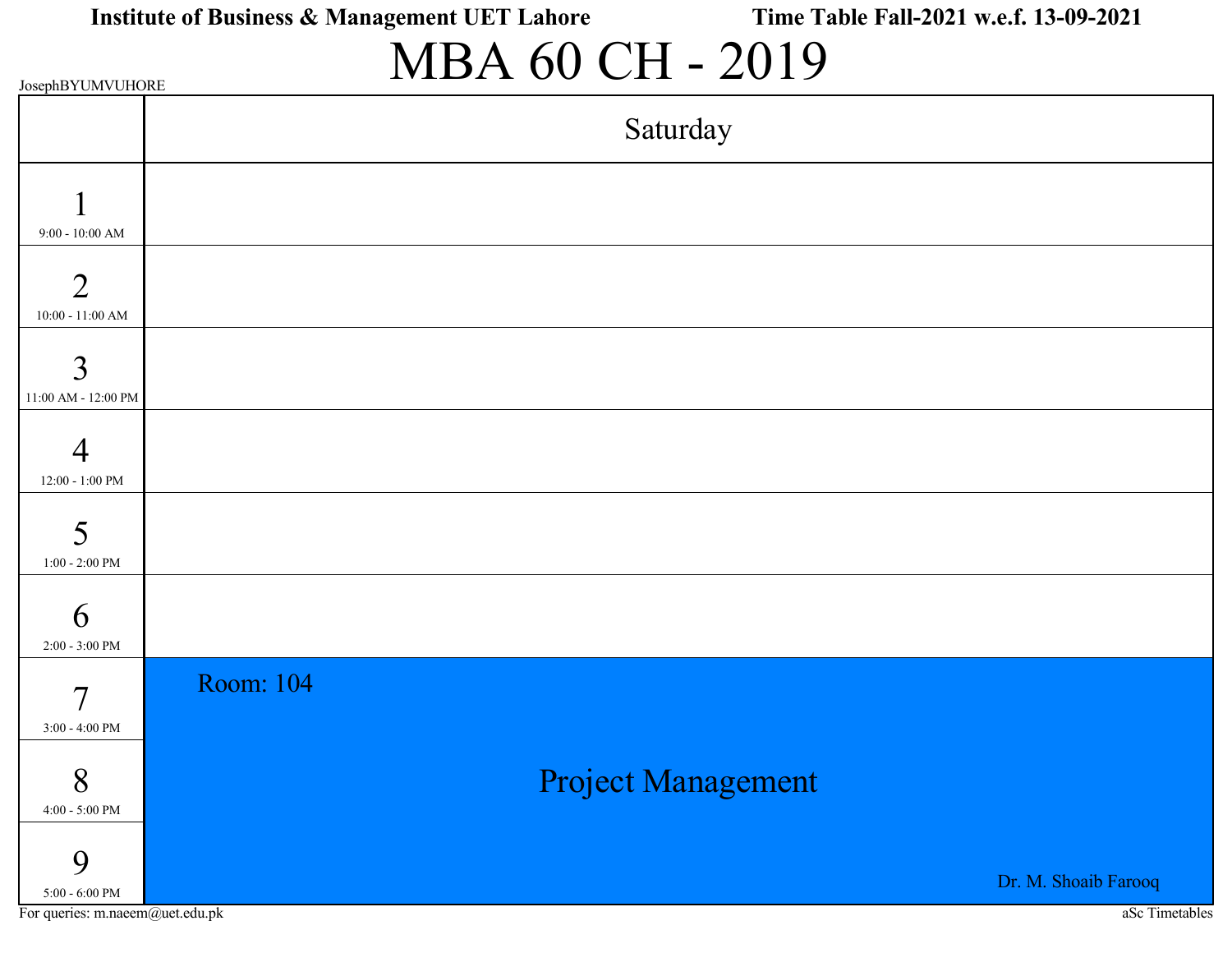## MBA Finance - 2020

|                                                           | JosephBYUMVUHORE             |                              |  |  |  |  |  |  |
|-----------------------------------------------------------|------------------------------|------------------------------|--|--|--|--|--|--|
|                                                           | Saturday                     | Sunday                       |  |  |  |  |  |  |
|                                                           |                              | <b>Room: 103</b>             |  |  |  |  |  |  |
| $9:00 - 10:00$ AM<br>$\overline{2}$<br>$10:00 - 11:00$ AM |                              | <b>International Banking</b> |  |  |  |  |  |  |
| 3<br>11:00 AM - 12:00 PM                                  |                              | Dr. Abdul Aziz Khan Niazi    |  |  |  |  |  |  |
| 4<br>$12:00 - 1:00$ PM                                    |                              |                              |  |  |  |  |  |  |
| 5<br>$1:00 - 2:00$ PM                                     |                              |                              |  |  |  |  |  |  |
| 6<br>$2:00 - 3:00$ PM                                     |                              |                              |  |  |  |  |  |  |
| $\overline{7}$<br>$3:00 - 4:00$ PM                        | <b>Room: 103</b>             |                              |  |  |  |  |  |  |
| 8<br>4:00 - 5:00 PM                                       | <b>International Finance</b> |                              |  |  |  |  |  |  |
| 9<br>$5:00 - 6:00$ PM                                     | Dr. Imad-ud-Din Akbar        |                              |  |  |  |  |  |  |